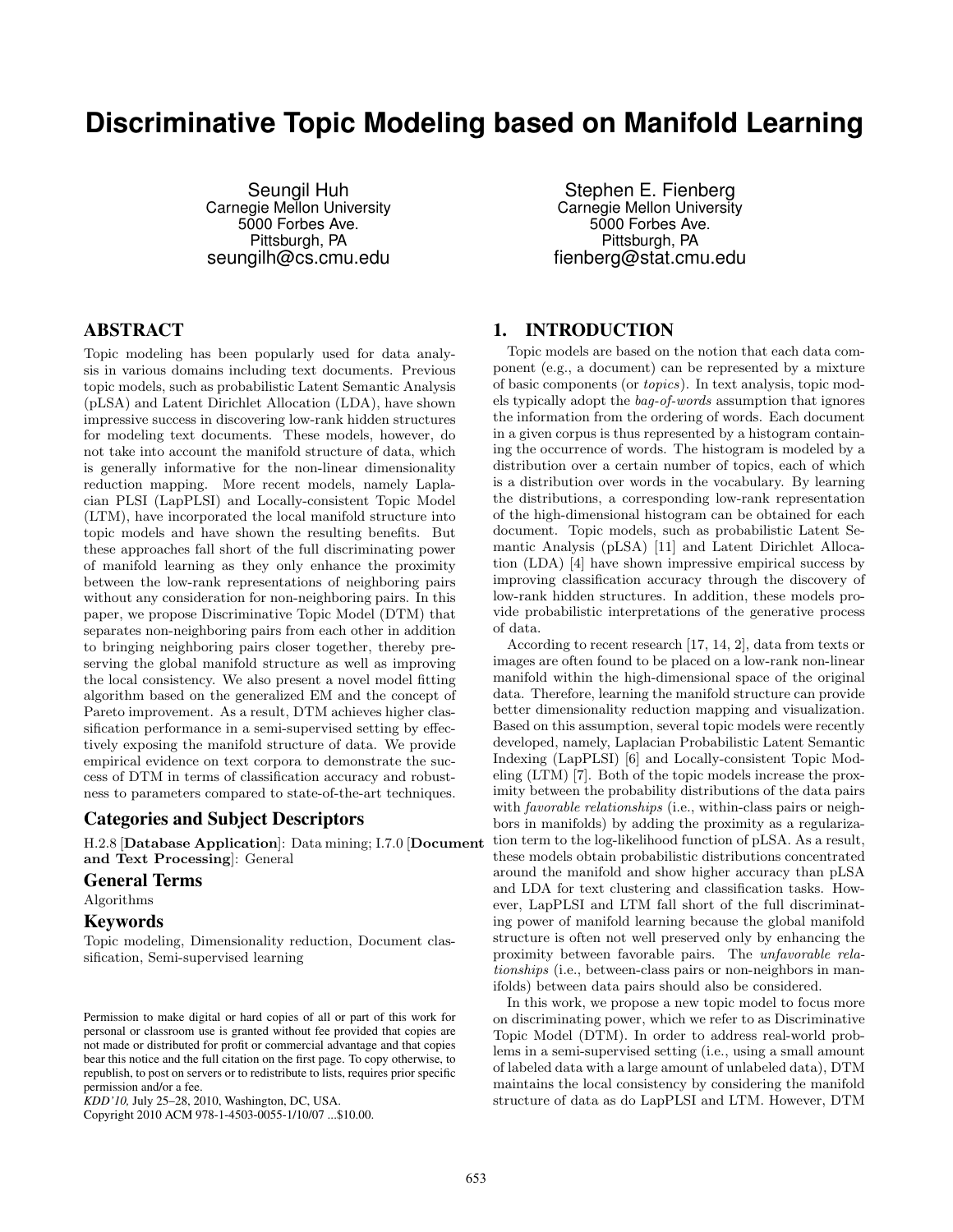explicitly aims not only to increase the proximity between the probability distributions of the data pairs with favorable relationships, but also to increase the separability between those of the data pairs with unfavorable relationships. Due to the effectiveness of this more refined manifold learning formulation, DTM also preserves the global manifold structure, showing better performance in real-word document classification tasks than the previous approaches. We also present an efficient algorithm to solve the proposed regularized loglikelihood maximization problem based on the generalized Expectation-Maximization algorithm [10] and the concept of Pareto improvement [1]. Our model fitting algorithm does not require the regularization parameter to which the classification performance can be sensitive. We offer empirical evidence on two real world text corpora (20 newsgroups and Yahoo! News K-series) and demonstrate the superiority of DTM to state-of-the-art techniques.

The remainder of this paper is organized as follows. Section 2 provides the background and Section 3 overviews previous works. We then formulate DTM and describe how to fit the proposed model in Section 4. The experimental results with discussions are presented in Section 5, followed by conclusions in Section 6.

# **2. BACKGROUND AND NOTATIONS**

We begin by describing the two basic components of our method: probabilistic Latent Semantic Analysis (pLSA) [11] as a topic model and Laplacian Eigenmaps [2] as a manifold learning algorithm.

## **2.1 Probabilistic Latent Semantic Analysis**

One of the most well-known and fundamental topic models is probabilistic Latent Semantic Analysis (pLSA) [11]. Evolved from Latent Semantic Indexing (LSA) [9], pLSA defines a proper generative model based on a solid statistical foundation.

Suppose that we have a corpus that consists of  $N$  documents  $\{d_1, d_2, \cdots, d_N\}$  with words from a vocabulary containing M words  $\{w_1, w_2, \cdots, w_M\}$ . In pLSA, the occurrence of a word  $w$  in a particular document  $d$  is associated with one of K unobserved topic variables  $\{z_1, z_2, \dots, z_K\}$ . More formally, pLSA can be defined by the following generative process:

- select a document d with probability  $P(d)$
- pick a latent class z with probability  $P(z|d)$
- generate a word w with probability  $P(w|z)$

By summing out the latent variable  $z$ , the joint probability of an observed pair  $(d, w)$  can be computed as

$$
P(d, w) = P(d)P(w|d)
$$

$$
= P(d) \sum_{k=1}^{K} P(w|z_k)P(z_k|d)
$$
(1)

Based on this joint probability, we can calculate the loglikelihood as

$$
\tilde{\mathcal{L}} = \sum_{i=1}^{N} \sum_{j=1}^{M} n(d_i, w_j) \log \left( P(d_i) \sum_{k=1}^{K} P(w_j | z_k) P(z_k | d_i) \right)
$$
\n(2)

where  $n(d, w)$  denotes the number of times word w occurred in document d. Following the likelihood principle, one can determine  $P(w|z)$  and  $P(z|d)$  by maximizing the relevant part of Eq.  $(2)$ :

$$
\mathcal{L} = \sum_{i=1}^{N} \sum_{j=1}^{M} n(d_i, w_j) \log \sum_{k=1}^{K} P(w_j | z_k) P(z_k | d_i)
$$
(3)

## **2.2 Laplacian Eigenmaps**

Traditional manifold learning algorithms [17, 14, 2] have given way to recent graph-based semi-supervised learning algorithms [19, 18, 3]. The goal of manifold learning is to recover the structure of a given dataset by non-linear mapping into a low-dimensional space. As a manifold learning algorithm, Laplacian Eigenmaps [2] was developed based on spectral graph theory [8].

Suppose that we have N data points  $\{u_1, u_2, \cdots, u_N\},\$ each of which is an  $M \times 1$  vector. From the nearest neighbor graph of these data points, we define a local similarity matrix W that contains favorable pair-wise relationships among them:

$$
W_{ij} = \begin{cases} 1, & \text{if } u_i \in \mathcal{N}_r(u_j) \text{ or } u_j \in \mathcal{N}_r(u_i) \\ 0, & \text{otherwise} \end{cases} \tag{4}
$$

where  $\mathcal{N}_r(u)$  is the set of the r nearest neighbors of u.

Let  $x_i$ , which is a  $K \times 1$  vector, be a low-rank representation of  $u_i$  on the manifold (i.e.,  $K \ll N$ ). Intuitively, if two data points  $u_i$  and  $u_j$  are close to each other in the original space, the corresponding low-rank representations  $x_i$  and  $x_j$ should also lie near each other. From this intuition, Laplacian Eigenmaps minimize the following objective function:

$$
\sum_{i,j=1}^{N} W_{ij} ||x_i - x_j||^2 \tag{5}
$$

This optimization problem, however, produces trivial solutions  $x_1 = x_2 = \cdots = x_N$ . To avoid these outcomes, we also need to somehow maintain unfavorable relationships between data points. For example, the original Laplacian Eigenmaps [2] impose the constraint,  $XDX^{T} = I$  where X is the matrix, the *i*-th column of which is  $x_i$  and D is a diagonal matrix such that  $D_{ii} = \sum_{j=1}^{n} W_{ij}$ 

## **3. PREVIOUS WORKS**

Cai et al. recently proposed two topic models, Laplacian pLSI (LapPLSI) [6] and Locally-consistent Topic Modeling (LTM) [7], which use manifold structure information based on pLSA. To formalize these models, the objective of the Laplacian Eigenmaps is added as a regularization term to the original log-likelihood of pLSA. In LapPLSI, the Euclidean distance is adopted to measure the proximity between two probability distributions:

$$
\mathcal{L} = \sum_{i=1}^{N} \sum_{j=1}^{M} n(d_i, w_j) \log \sum_{k=1}^{K} P(w_j | z_k) P(z_k | d_i) \n- \frac{\lambda}{2} \sum_{k=1}^{K} \sum_{i,j=1}^{N} W_{ij} (P(z_k | d_i) - P(z_k | d_j))^2
$$
\n(6)

where  $\lambda$  is the regularization parameter and W is an  $N \times$ N matrix measuring the local similarity of document pairs based on word occurrences.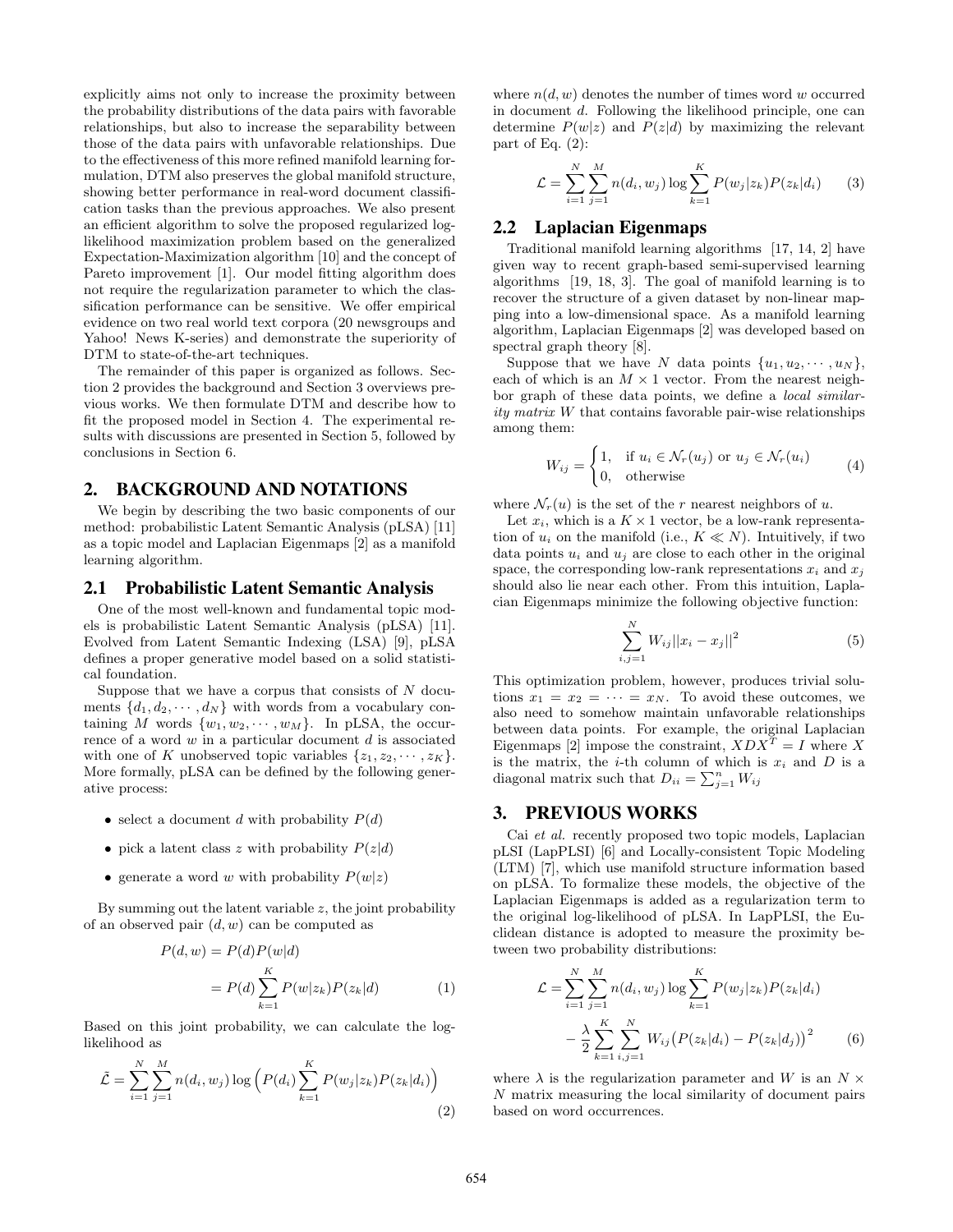In LTM, Kullback-Leibler Divergence is used instead of the Euclidean distance:

$$
\mathcal{L} = \sum_{i=1}^{N} \sum_{j=1}^{M} n(d_i, w_j) \log \sum_{k=1}^{K} P(w_j | z_k) P(z_k | d_i)
$$
(7)  

$$
- \frac{\lambda}{2} \sum_{i,j=1}^{N} W_{ij} \bigg( D(P(z|d_i) || P(z|d_j)) + D(P(z|d_j) || P(z|d_i)) \bigg)
$$

By discovering the local neighborhood structure, these two models show more discriminating power than pLSA and LDA for document clustering and classification tasks.

However, both of the models fall short of the full discriminating power of Laplacian Eigenmaps because the global manifold structure is often not well preserved only by enhancing the proximity between favorable pairs without maintaining or increasing the separability between unfavorable pairs. In addition, these models are limited in that their performance depends on the regularization parameter  $\lambda$ ; futhermore, it is unclear how to appropriately determine its value.

## **4. DISCRIMINATIVE TOPIC MODEL**

In this section, we formalize our proposed model, named Discriminative Topic Model (DTM). We also present an algorithm to solve the proposed regularized log-likelihood maximization problem based on the generalized Expectation Maximization (EM) algorithm [10] and the concept of Pareto improvement [1].

## **4.1 Regularized Model**

When increasing the local consistency in manifold learning of data, we also need to maintain or increase the separability of the low-rank probability distributions of documents whose word occurrences are not close to each other. More formally, we need to minimize the proximity of the probability distributions of favorable pairs, expressed by

$$
\sum_{i,j=1}^{N} \sum_{k=1}^{K} W_{ij} (P(z_k|d_i) - P(z_k|d_j))^2
$$
 (8)

Simultaneously, we need to maintain or maximize the separability of the probability distributions of unfavorable pairs, which can be expressed by

$$
\sum_{i,j=1}^{N} \sum_{k=1}^{K} (1 - W_{ij}) (P(z_k|d_i) - P(z_k|d_j))^2 \tag{9}
$$

Putting these two objectives together, we maximize the following objective function:

$$
\frac{\sum_{i,j=1}^{N} \sum_{k=1}^{K} (1 - W_{ij}) (P(z_k|d_i) - P(z_k|d_j))^2}{\sum_{i,j=1}^{N} \sum_{k=1}^{K} W_{ij} (P(z_k|d_i) - P(z_k|d_j))^2}
$$
(10)

which is equivalent to

$$
\frac{\sum_{i,j=1}^{N} \sum_{k=1}^{K} (1 - W_{ij}) (P(z_k|d_i) - P(z_k|d_j))^2}{\sum_{i,j=1}^{N} \sum_{k=1}^{K} W_{ij} (P(z_k|d_i) - P(z_k|d_j))^2} + 1
$$
\n
$$
= \frac{\sum_{i,j=1}^{N} \sum_{k=1}^{K} (P(z_k|d_i) - P(z_k|d_j))^2}{\sum_{i,j=1}^{N} \sum_{k=1}^{K} W_{ij} (P(z_k|d_i) - P(z_k|d_j))^2}
$$
(11)

Our regularized model is regularized with this term to learn the manifold structure, in addition to adopting the generative process of pLSA. Thus, the log-likelihood of our model

is as follows:

$$
\mathcal{L} = \sum_{i=1}^{N} \sum_{j=1}^{M} n(d_i, w_j) \log \sum_{k=1}^{K} P(w_j | z_k) P(z_k | d_i) + \lambda \frac{\sum_{i,j=1}^{N} \sum_{k=1}^{K} (P(z_k | d_i) - P(z_k | d_j))^2}{\sum_{i,j=1}^{N} \sum_{k=1}^{K} W_{ij} (P(z_k | d_i) - P(z_k | d_j))^2}
$$
(12)

where  $\lambda$  is the regularization parameter. Although this parameter is presented, due to the nature of our model fitting algorithm, this parameter need not be considered as we will elaborate in the following section.

## **4.2 Model Fitting**

When a probabilistic model involves unobserved latent variables, the EM algorithm is generally used for the maximum likelihood estimation of the model. Here we use the generalized EM algorithm which in the M-step finds parameters that "improve" the expected value of the log-likelihood function rather than "maximizing" it. For more details, see [10].

Let  $\phi = \{P(w_i | z_k)\}\$ and  $\theta = \{P(z_k | d_i)\}\$ , which are parameters of DTM. Thus,  $MK + KN$  parameters are needed to be estimated, which is the same as pLSA.

E-step: The E-step of DTM is exactly the same as that of pLSA [11]. By applying Bayes' formula, we compute posterior probabilities.

$$
P(z_k|d_i, w_j) = \frac{P(w_j|z_k)P(z_k|d_i)}{\sum_{k'=1}^{K} P(w_j|z_{k'})P(z_{k'}|d_i)}
$$
(13)

M-step: In the M-step of DTM, we improve the expected value of the log-likelihood function which is

$$
Q(\phi, \theta) = Q_1(\phi, \theta) + \lambda Q_2(\theta)
$$
(14)  
= 
$$
\sum_{i=1}^{N} \sum_{j=1}^{M} n(d_i, w_j) \sum_{k=1}^{K} P(z_k | d_i, w_j) \log [P(w_j | z_k) P(z_k | d_i)]
$$
  
+ 
$$
\lambda \frac{\sum_{i,j=1}^{N} \sum_{k=1}^{K} (P(z_k | d_i) - P(z_k | d_j))^2}{\sum_{i,j=1}^{N} \sum_{k=1}^{K} W_{ij} (P(z_k | d_i) - P(z_k | d_j))^2}
$$

The M-step re-estimation equations for  $\phi$  are exactly the same as those of pLSA because the regularization term of DTM does not include  $P(w_i | z_k)$ .

$$
P(w_j|z_k) = \frac{\sum_{i=1}^{N} n(d_i, w_j) P(z_k|d_i, w_j)}{\sum_{j'=1}^{M} \sum_{i=1}^{N} n(d_i, w_{j'}) P(z_k|d_i, w_{j'})}
$$
(15)

Before describing the M-step re-estimation algorithm for  $\theta$ , we introduce the concept of Pareto improvement [1], based on which we propose our algorithm.

Pareto improvement is defined as a change from one status to another that can improve at least one objective without worsening any other objectives. More formally, in our problem, an update  $\theta^{(t)} \to \theta^{(t+1)}$  is a Pareto improvement if either of the following two conditions is satisfied.

1. 
$$
Q_1(\phi, \theta^{(t+1)}) > Q_1(\phi, \theta^{(t)})
$$
 and  $Q_2(\theta^{(t+1)}) \ge Q_2(\theta^{(t)})$   
2.  $Q_1(\phi, \theta^{(t+1)}) \ge Q_1(\phi, \theta^{(t)})$  and  $Q_2(\theta^{(t+1)}) > Q_2(\theta^{(t)})$ 

Based on the concepts of generalized EM and Pareto improvement, we re-estimate  $\theta$  by 1) increasing  $\mathcal{Q}(\phi,\theta)$  rather than maximizing it and 2) increasing at least one of  $\mathcal{Q}_1(\phi,\theta)$ and  $Q_2(\theta)$  without decreasing the other.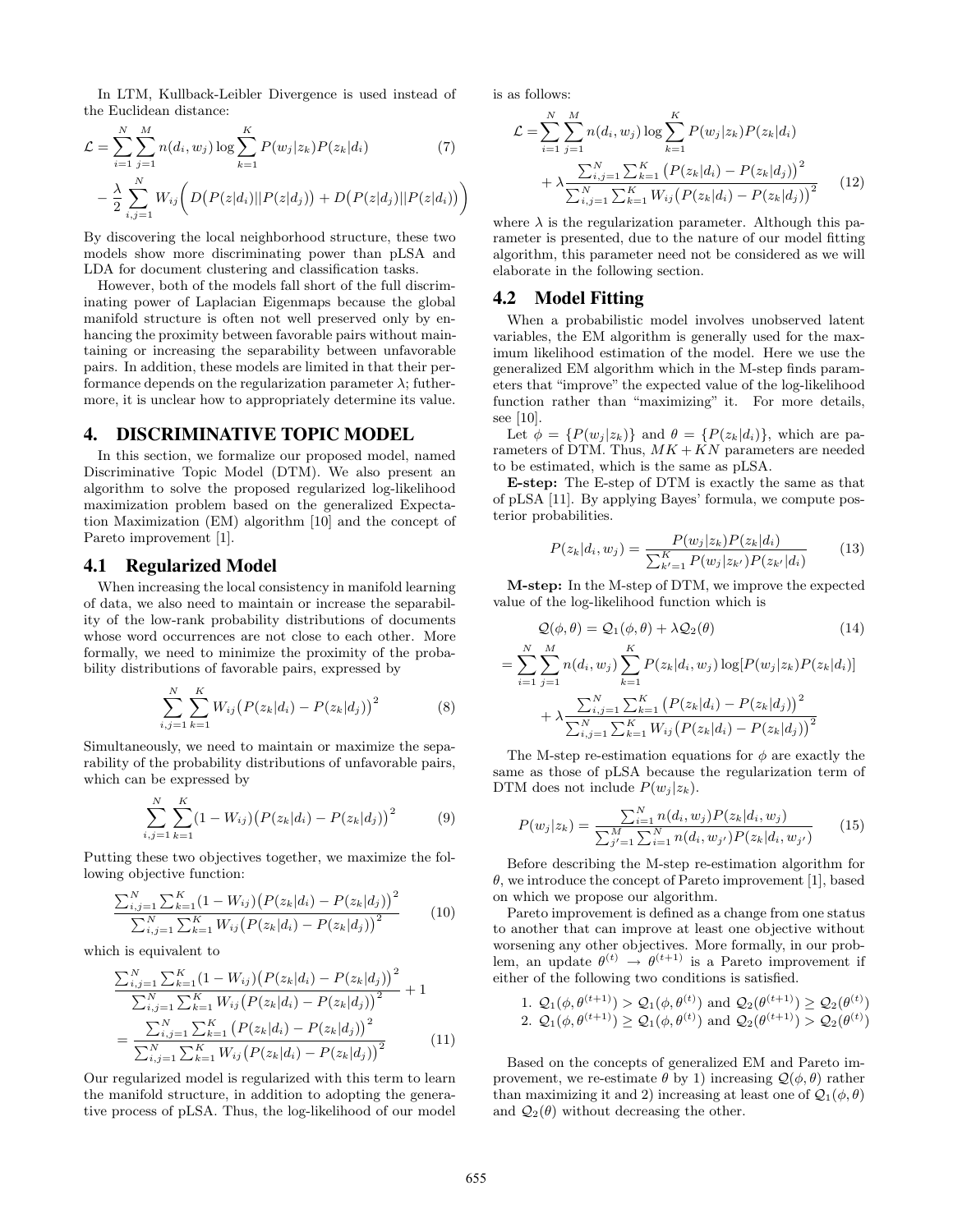One advantage of Pareto improvement is that  $\mathcal{Q}(\phi,\theta)$  is improved regardless of the regularization parameter  $\lambda$  whose value affects the performance of previous models, and, yet is hard to determine appropriately.

In order to present a re-estimating algorithm for  $\theta$  to increase  $\mathcal{Q}(\phi,\theta)$  based on Pareto improvement, we first propose re-estimating equations to increase each of  $\mathcal{Q}_1(\phi,\theta)$  and  $\mathcal{Q}_2(\theta)$ .

THEOREM 1. If  $\theta^{(t+1)}$  is computed from  $\theta^{(t)}$  by applying the following re-estimation equations

$$
P(z_k|d_i) = \frac{\sum_{j=1}^{M} n(d_i, w_j) P(z_k|d_i, w_j)}{\sum_{j=1}^{M} n(d_i, w_j)}
$$
(16)

then  $Q_1(\phi, \theta)$  monotonically increases when  $\theta$  moves from  $\theta^{(t)}$  to  $\theta^{(t+1)}$  along the line with fixed  $\phi$ .

PROOF.  $\mathcal{Q}_1(\phi,\theta)$  is the expected value of the log-likelihood function of pLSA and Eq. (16) is the re-estimation equations for  $P(z_k|d_i)$  of pLSA; thus,  $\theta^{(t+1)}$  maximizes  $\mathcal{Q}_1(\phi,\theta)$  when  $\phi$  is fixed. Since  $\mathcal{Q}_1(\phi,\theta)$  is a concave function of  $\theta$  and  $\theta^{(t+1)}$  is the maximum solution of  $\mathcal{Q}_1(\phi,\theta)$ ,  $\mathcal{Q}_1(\phi,\theta)$  monotonically increases when  $\theta$  moves from  $\theta^{(t)}$  to  $\theta^{(t+1)}$  along the line.  $\Box$ 

THEOREM 2. Let  $\alpha$  be the estimated value of the regularization term under the current estimates of the parameters: i.e.,

$$
\alpha = \frac{\sum_{i,j=1}^{N} \sum_{k=1}^{K} (P(z_k|d_i) - P(z_k|d_j))^2}{\sum_{i,j=1}^{N} \sum_{k=1}^{K} W_{ij} (P(z_k|d_i) - P(z_k|d_j))^2}
$$
(17)

And we define  $\beta$  for topic id p and document id i as

$$
\beta = \min\left(\frac{NP(z_p|d_i) + \alpha \sum_{j=1}^{N} W_{ij} P(z_p|d_j)}{\sum_{j=1}^{N} P(z_p|d_j) + \alpha D_{ii} P(z_p|d_i)}, \frac{1}{P(z_p|d_i)}\right)
$$
(18)

Then,  $Q_2(\theta)$  is nondecreasing by the following re-estimation equations for  $[P(z_1|d_i), P(z_2|d_i), \cdots, P(z_K|d_i)]$ :

$$
P(z_k|d_i) = \begin{cases} \beta P(z_p|d_i), & \text{if } k = p\\ \frac{1 - \beta P(z_p|d_i)}{1 - P(z_p|d_i)} P(z_k|d_i), & \text{otherwise} \end{cases}
$$
(19)

PROOF. See Appendix A.  $\square$ 

It is worth mentioning that the minimum operator is inserted in Eq. (18) to ensure that  $[P(z_1|d_i), \cdots, P(z_K|d_i)]$  becomes a probability distribution after re-estimation. It can be easily verified that  $\sum_{k=1}^{K} P(z_k|d_i) = 1$  and  $\forall k, P(z_k|d_i) \ge$ 0 after the re-estimation.

The re-estimation equations in Theorem 2 can be simplified and parallelized by matrix computation. See Appendix B for more details.

Now we propose our re-estimating algorithm for  $\theta$ . Let the current parameters be  $\theta_0$ . In order to maximize the discriminating power, we first compute  $\theta_1$  by repeatedly applying Eq. (19) to  $\theta_0$  with all possible pairs of (topic id, document id). Theorem 2 guarantees that  $Q_2(\theta_1) \geq Q_2(\theta_0)$ . We then test whether  $Q_1(\phi, \theta_1) \geq Q_1(\phi, \theta_0)$ , and if it is true, re-estimating for  $\theta$  is done by setting  $\theta = \theta_1$ .

If  $\mathcal{Q}_1(\phi,\theta_1) < \mathcal{Q}_1(\phi,\theta_0)$ ,  $\theta$  is re-estimated through the local search from  $\theta_1$  as follows.  $\theta_2$  is computed from  $\theta_1$  by applying the E-step in Eq. (13) and the pLSA M-step in Eq. (16). Theorem 1 ensures that  $\mathcal{Q}_1(\phi,\theta)$  monotonically

#### Algorithm 1 Model fitting for DTM

**Input:**  $n(d_i, w_i)$ : word occurrences in each document,  $N: \#$  of documents, M: size of vocabulary,  $K: \#$  of topics, W: similarity matrix,  $\gamma$ : step size, MI: max  $\#$  of iterations. **Output:**  $\phi = \{P(w_j | z_k)\}\$ and  $\theta = \{P(z_k | d_i)\}\$ .

1: Randomly initialize  $\phi$  and  $\theta$ .

- 2:  $t \leftarrow 0$
- 3: while  $t <$  MI do
- 4: E-STEP:
- 5: Compute  $P(z_k|d_i, w_j)$  using  $\phi$  and  $\theta$  as in Eq. (13).
- 6: M-STEP:
- 7: Re-estimate  $\phi$  as in Eq. (15).
- 8:  $\theta_1 \leftarrow \theta$
- 9: for  $p = 1$  to K do

10: **for**  $i = 1$  to N do

- 11: update  $P(z_1|d_i), \cdots, P(z_k|d_i)$  in  $\theta_1$  with topic id  $p$  and document id i as in Eq. (19).
- 12: end for<br>13: end for
- end for
- 14: if  $Q_1(\phi, \theta_1) \geq Q_1(\phi, \theta)$  then
- 15: Re-estimate  $\theta$  by  $\theta \leftarrow \theta_1$
- 16: else 17: Compute  $P(z_k|d_i, w_j)$  using  $\phi$  and  $\theta_1$  as in Eq. (13).
- 18: Compute  $\theta_2$  from  $\theta_1$  as in Eq. (16).
- 19:  $\theta_3 \leftarrow \theta_1, s \leftarrow 0$
- 20: repeat
- 21:  $\theta_3 \leftarrow \theta_3 + \gamma(\theta_2 \theta_1), s \leftarrow s + \gamma$ <br>22: **until**  $Q_1(\phi, \theta_3) > Q_1(\phi, \theta)$  or  $s + \gamma$
- 22: until  $Q_1(\phi, \theta_3) \geq Q_1(\phi, \theta)$  or  $s + \gamma > 1$ <br>23: if  $Q_1(\phi, \theta_3) > Q_1(\phi, \theta)$  and  $Q_2(\theta_3) > Q_2(\theta_3)$
- 23: **if**  $Q_1(\phi, \theta_3) \geq Q_1(\phi, \theta)$  and  $Q_2(\theta_3) \geq Q_2(\theta)$  then <br>24: Re-estimate  $\theta$  by  $\theta \leftarrow \theta_3$ 
	- Re-estimate  $\theta$  by  $\theta \leftarrow \theta_3$

25: end if

- 26: end if
- 27:  $t \leftarrow t + 1$
- 28: end while

increases when  $\theta$  moves from  $\theta_1$  to  $\theta_2$  along the line. Thus,  $\theta_3$  is initially set as  $\theta_1$  and iterate the following update until  $\mathcal{Q}_1(\phi,\theta_3) \geq \mathcal{Q}_1(\phi,\theta_0)$ 

$$
\theta_3 = \theta_3 + \gamma(\theta_2 - \theta_1) \tag{20}
$$

where  $\gamma$  is the step parameter such that  $0 < \gamma \ll 1$ .

We then test whether  $Q_2(\theta_3) \geq Q_2(\theta_0)$ . If it is true, reestimating for  $\theta$  is done by setting  $\theta = \theta_3$ . Otherwise, we keep  $\theta$  as  $\theta_0$  without updating in the M-step and continue to the next E-step. Our model fitting algorithm is summarized in Algorithm 1.

It is worth discussing the role of the step parameter  $\gamma$  in Eq. (20). In some sense,  $\gamma$  plays a role in controlling the balance of the log-likelihood term  $Q_1(\phi, \theta)$  and the regularization term  $\mathcal{Q}_2(\theta)$ ; the balance control is originally the role of the regularization parameter  $\lambda$  in Eq. (14). If  $\gamma$  is small,  $\theta$  tends to be relatively close to  $\theta_1$ ; thus, the gap between two  $\mathcal{Q}_1(\phi,\theta)$  in the consecutive iterations tends to be small, which leads to relatively large  $\mathcal{Q}_1(\phi,\theta)$  and small  $\mathcal{Q}_2(\theta)$  in the end of the fitting. Similarly, if  $\gamma$  is large, we can expect relatively small  $\mathcal{Q}_1(\phi,\theta)$  and large  $\mathcal{Q}_2(\theta)$  in the end of the fitting. Though  $\gamma$  influences the final value of  $\mathcal{Q}_1$  and  $\mathcal{Q}_2$ , classification performance is not sensitive to  $\gamma$  as we will empirically show in the following section.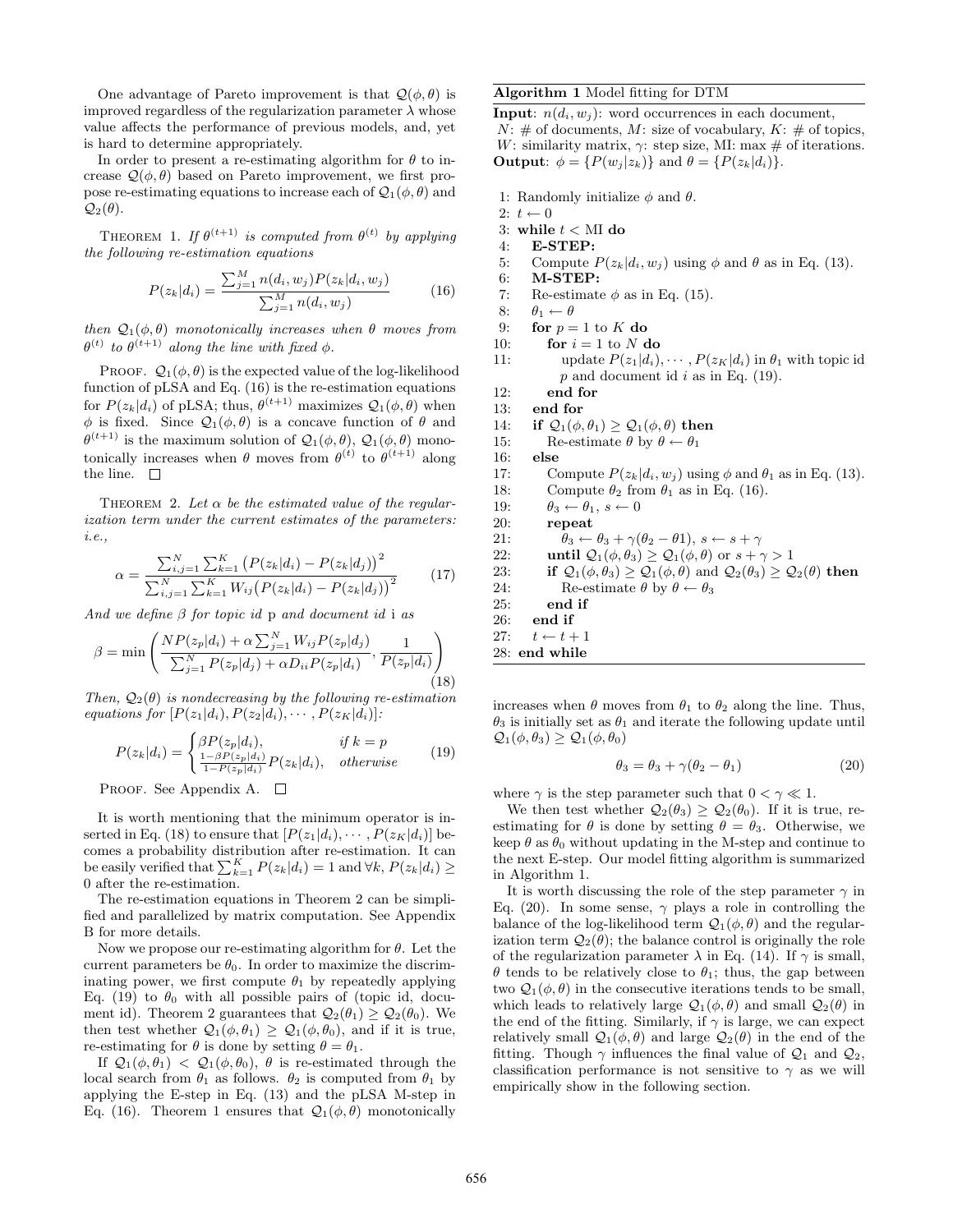# **5. EXPERIMENTS**

In this section, we evaluate the proposed DTM on the two widely used text corpora, 20 newsgroups and Yahoo! News K-series, in document classification.

## **5.1 Datasets and Experimental setup**

The 20 newsgroups corpus is a collection of approximately 20,000 newsgroup documents, partitioned almost evenly across 20 different newsgroups [12]. The preprocessed version was downloaded from R. F. Corrêa's webpage<sup>1</sup>; this version includes 8,156 distinct words and is divided into a training set and a test set. Among the documents in the training set, we randomly select 100 documents from each category for each test run so that 2,000 documents are used for classification. Yahoo! News K-series is a collection of 2340 news articles belonging to one of 20 different categories [5]. The preprocessed version including 8,104 distinct words was downloaded from D. L. Boley's webpage<sup>2</sup>. Among all documents, we select the documents belonging to the category "Entertainment" and its sub-categories, using 1389 documents with 15 categories for every test run; these categories have varying sizes ranging from 278 to 9.

We evaluate the performance of DTM and provide comparison against previous topic models (including LapPLSI and LTM) and other traditional dimension reduction algorithms:

- Probabilistic Latent Semantic Analysis (pLSA) [11]
- Latent Dirichlet Allocation (LDA) [4]
- Laplacian Probabilistic Latent Semantic Indexing (Lap-PLSI) [6]
- Locally-consistent Topic Modeling (LTM) [7]
- Principal Component Analysis (PCA)
- Non-negative Matrix Factorization (NMF) [13].

Additionally, the approach using raw word histograms without any dimension reduction is tested.

To address real-world problems in a semi-supervised setting, we randomly select a small number of documents (one of 1, 3, 5, and 10) from each category as labeled data; the rest are considered to be unlabeled data. For each approach, we explore several numbers of topics or dimensionalities of the embedding space. For classification, a linearkernel Support Vector Machine (SVM) is trained on the lowdimensional representations (i.e.,  $P(z_k|d_i)$  for topic models). After 20 test runs, the average of the accuracies is reported.

#### **5.2 Implementation Details**

The tf-idf weight scheme [15] is first applied to the word occurrences. The histogram intersection is then computed to measure the similarity of two documents after L1-normalization for each document. More formally, the similarity of two documents  $d_i$  and  $d_j$  is calculated as

$$
\sum_{k=1}^{M} \min\left(\frac{n(d_i, w_k)}{n(d_i)}, \frac{n(d_j, w_k)}{n(d_j)}\right)
$$
\n(21)

where  $n(d, w)$  is the number of occurrences of word w and  $n(d)$  is the total number of words in document d; i.e.,  $n(d)$  =

 $\sum_{k=1}^{M} n(d, w_k)$ . We found that this histogram intersection is as effective as the Euclidean distance in discovering the nearest neighbors of each document, which are in the same category.

We additionally utilize class label information when constructing the similarity matrix  $W$ , as described in the previous work [7]. More specifically, after generating a r-nearest neighbor graph in an unsupervised manner, we add edges between documents belonging to the same category and remove edges between documents belonging to different categories.

In our experiments, we set the number of the nearest neighbors r as 10, and the step parameter  $\gamma$  as 0.1. Although we chose these parameters, the classification performance is not sensitive to these parameters as we will show later in this section.

For performance comparison, we implemented the other approaches as follows. For pLSA, the source codes were downloaded from Peter Gehler's code and dataset page<sup>3</sup>. For LDA, Matlab Topic Modeling Toolbox 1.3.2<sup>4</sup> was used. For LapPLSI and LTM, the source codes were downloaded from the author's webpage<sup>5</sup>. We directly implemented the other two methods: PCA and NMF. The regularization parameters of LapPLSI and LTM were tuned to produce the best performance among 1, 10, 100, and 1000. All the other parameter settings and implementation details were set to be identical to DTM.

## **5.3 Results and Discussions**

Figures 1 and 2 demonstrate that DTM consistently outperforms all other approaches, including the most recently proposed LapPLSI and LTM, in terms of classification accuracy. From these results, we can conclude that DTM is more successful in exposing the manifold structure inherent in 20 newsgroups and Yahoo! News K-series corpora. LapPLSI and LTM do not show such capabilities because they are not effective in preserving the global manifold, which is expected to be found in both the corpora since they comprise groups of highly related categories.

Among previous approaches, LapPLSI and LTM show higher performance than pLSA and LDA, as expected. Although LapPLSI and LTM do not reach the full discriminating power of manifold learning, they can still find a low-rank nonlinear embedding space to which documents are mapped. On the other hand, pLSA and LDA, which do not adopt any regularization for manifold learning, cannot find such a nonlinear embedding space. The performance of pLSA decreases as the number of topics increases beyond a certain point; it is well known that pLSA is prone to overfitting due to the large number of parameters which grows proportionally with data size. PCA and NMF also demonstrate similar tendencies on both of the corpora.

Figure 3 shows that DTM is insensitive to the variation in the two parameters utilized by the model: the number of the nearest neighbors r and the step size  $\gamma$ . Additionally, in contrast to LapPLSI and LTM, the regularization parameter is not needed in DTM. Therefore, DTM is negligibly affected by parameter changes.

<sup>1</sup> http://sites.google.com/site/renatocorrea02/textcategorizationdatasets/

<sup>2</sup> http://www-users.cs.umn.edu/∼boley/ftp/PDDPdata/

 $^3$ http://www.kyb.mpg.de/bs/people/pgehler/code/index.html

<sup>4</sup> http://psiexp.ss.uci.edu/research/programs data/toolbox.htm

<sup>5</sup> http://www.zjucadcg.cn/dengcai/LapPLSA/index.html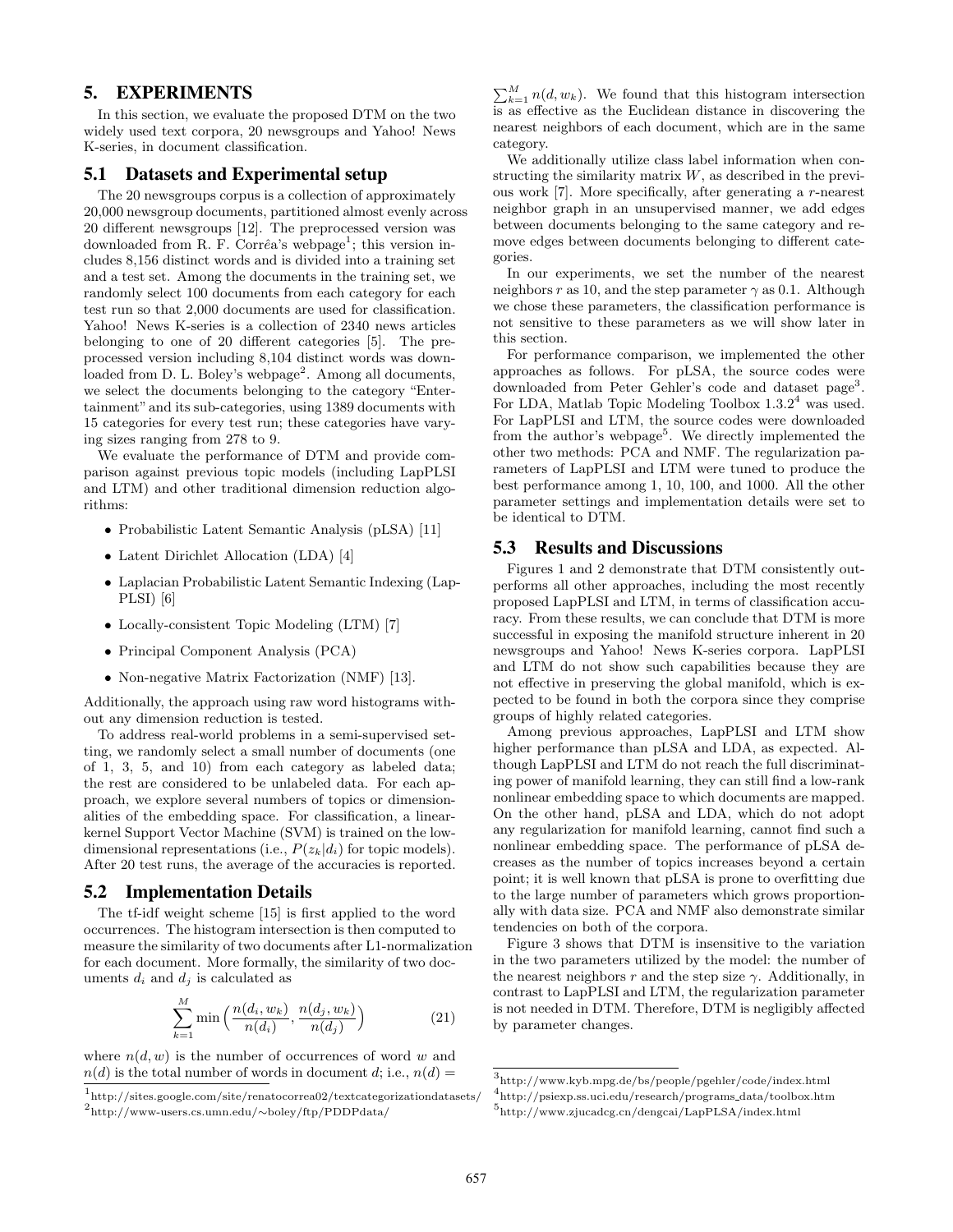

Figure 1: Classification performance on 20 newsgroups (best viewed in color)



Figure 2: Classification performance on Yahoo! News K-series (best viewed in color)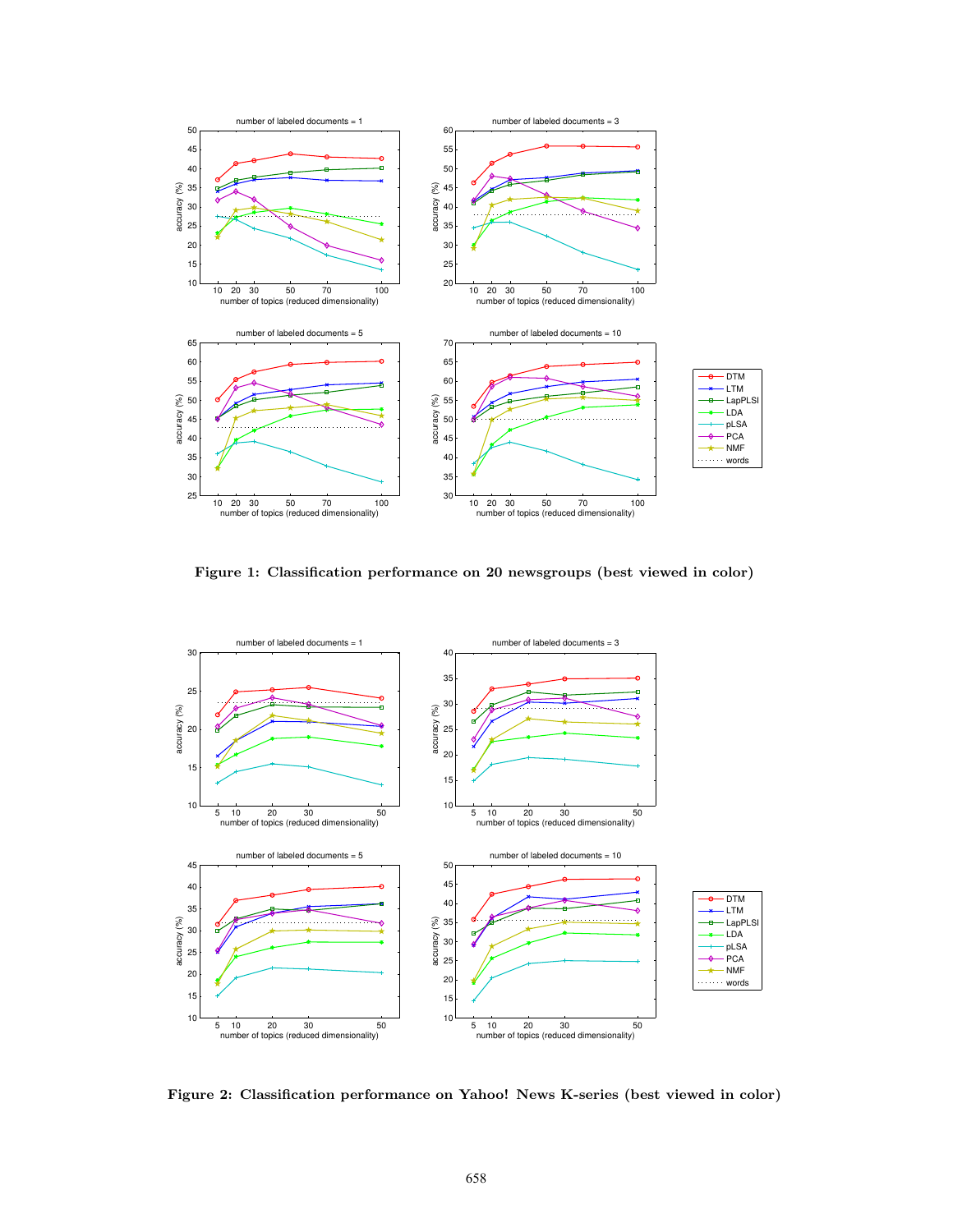

Figure 3: Classification performance of DTM as the parameters are varied (5 labeled data for each category and 100 topics on 20 newsgroups, best viewed in color)

## **6. CONCLUSIONS**

In this paper, we have proposed a topic model that incorporates the information from manifold structures of data by considering unfavorable relationships in addition to favorable ones; the former are ignored in previous work. We have also presented an efficient model fitting algorithm, based on generalized EM and Pareto improvement, which enables reliable discovery of the low-rank hidden structures by minimizing the sensitivity to parameters. We empirically demonstrated that our approach ourperforms previous topic models in terms of classification accuracy in a semi-supervised setting on two text corpora.

## **7. ACKNOWLEDGMENTS**

Seungil Huh is partially supported by a Samsung Fellowship. We thank the anonymous reviewers for their insightful feedback and Yoongu Kim for providing helpful comments for the final manuscript.

# **8. REFERENCES**

- [1] N. Barr. Economics of the welfare state. Oxford University Press, New York, USA, 2004.
- [2] M. Belkin and P. Niyogi. Laplacian eigenmaps and spectral techniques for embedding and clustering. In Advances in Neural Information Processing Systems, volume 14, pages 586–691, 2001.
- [3] M. Belkin, P. Niyogi, and V. Sindhwani. Mainfold regularization: A geometric framework for learning from examples. Journal of Machine Learning, 7:2399–2434, 2006.
- [4] D. M. Blei, A. Y. Ng, and M. I. Jordan. Latent dirichlet allocation. Journal of Machine Learning, 3:993–1022, 2003.
- [5] D. L. Boley. Principal direction divisive partitioning. In Data Mining and Knowledge Discovery, volume 2, pages 325–344, 1998.
- [6] D. Cai, Q. Mei, J. Han, and C. Zhai. Modeling hidden topics on document manifold. In Proceedings of the ACM conference on Information and knowledge management, pages 911–920, 2008.
- [7] D. Cai, X. Wang, and X. He. Probabilistic dyadic data analysis with local and global consistency. In Proceedings of the International Conference on Machine Learning, pages 105–112, 2009.
- [8] F. R. K. Chung. Spectral graph theory. American Mathematical Society, 1997.
- [9] S. C. Deerwester, S. T. Dumais, T. K. Landauer, G. W. Furnas, and R. A. Harshman. Indexing by latent semantic analysis. Journal of the American Society of Information Science, 41:391–407, 1990.
- [10] A. P. Dempster, N. M. Laird, and D. B. Rubin. Maximum likelihood from incomplete data via the em algorithm. Journal of Royal Statistical Society. Series B (Methodological), 39:1–38, 1977.
- [11] T. Hofmann. Probabilistic latent semantic indexing. In Proceedings of International Conference on Research and Development in Information Retrieval, pages 50–57, 1999.
- [12] Home page for 20 newsgroups data set. http://people.csail.mit.edu/jrennie/20Newsgroups/.
- [13] D. D. Lee and H. S. Seung. Algorithms for non-negative matrix factorization. In Advances in Neural Information Processing Systems, pages 556–562, 2000.
- [14] S. Roweis and L. K. Saul. Nonlinear dimensionality reduction by locally linear embedding. Science, 290:2323–2326, 2000.
- [15] G. Salton and C. Buckley. Term-weighting approaches in automatic text retrieval. Information Processing and Management, 24:513–523, 1988.
- [16] F. Sha, L. K. Saul, and D. D. Lee. Multiplicative updates for nonnegative quadratic programming in support vector machines. In Advances in Neural Information Processing Systems, pages 1041–1048, 2003.
- [17] J. B. Tenenbaum, V. de Silva, and J. C. Langford. A global geometric framework for nonlinear dimensionality reduction. Science, 290:2319–2323, 2000.
- [18] D. Zhou, O. Bousquet, T. N. Lal, J. Weston, and B. Schölkopf. Learning with local and global consistency. In Advances in Neural Information Processing Systems, volume 14, pages 321–328, 2003.
- [19] X. Zhu, Z. Ghahramani, and J. D. Lafferty. Semi-supervised learning using gaussian fields and harmonic functions. In Proceedings of the International Conference on Machine Learning, pages 912–919, 2003.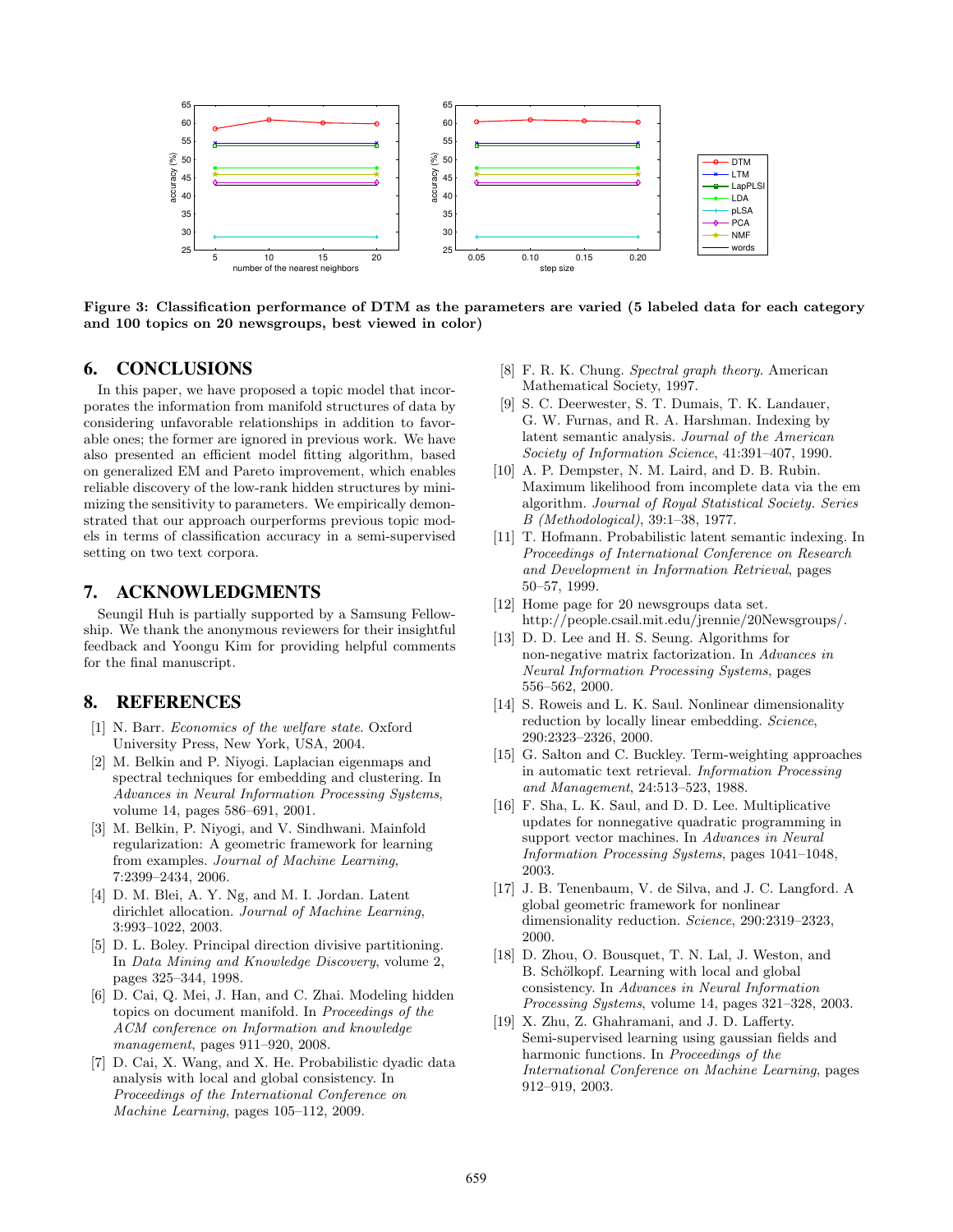# **APPENDIX A. Proof of Theorem 2**

We reintroduce the concept of auxiliary function [13, 16].

DEFINITION 1.  $G(x, x')$  is an auxiliary function for  $F(x)$ if the two following conditions are satisfied.

$$
G(x, x') \le F(x), \quad G(x, x) = F(x) \tag{22}
$$

This definition is useful with the following Lemma.

LEMMA 1. If  $G(x, x')$  is an auxiliary function, then  $F(x)$ is non-increasing under the update

$$
x^{t+1} = \arg\max_{x} G(x, x')
$$
 (23)

PROOF. 
$$
F(x^{t+1}) \ge G(x^{t+1}, x^t) \ge G(x^t, x^t) = F(x^t)
$$
.  $\square$ 

We define  $\hat{\tau}$  for topic id p and document id i as

$$
\hat{\tau} = \frac{NP(z_p|d_i) + \alpha \sum_{j=1}^{N} W_{ij} P(z_p|d_j)}{\sum_{j=1}^{N} P(z_p|d_j) + \alpha D_{ii} P(z_p|d_i)}
$$
(24)

and also define

$$
\mathcal{R}(\theta) = \sum_{i,j=1}^{N} \sum_{k=1}^{K} (P(z_k|d_i) - P(z_k|d_j))^2 - \alpha \sum_{i,j=1}^{N} \sum_{k=1}^{K} W_{ij} (P(z_k|d_i) - P(z_k|d_j))^2
$$
(25)

LEMMA 2.  $\mathcal{R}(\theta)$  is nondecreasing after re-estimation of  $[P(z_1|d_i), P(z_2|d_i), \cdots, P(z_K|d_i)]$  by the following equations with  $\tau = \hat{\tau}$ .

$$
P(z_k|d_i) = \begin{cases} \tau P(z_p|d_i), & \text{if } k = p\\ \frac{1 - \tau P(z_p|d_i)}{1 - P(z_p|d_i)} P(z_k|d_i), & \text{otherwise} \end{cases} \tag{26}
$$

PROOF. Let  $F(\tau)$  be the value of  $\mathcal{R}(\theta)$  at  $\theta = \tilde{\theta}^{(t+1)}$  that is obtained by applying the update in Eq. (26) to the current parameters  $\theta^{(t)} = \{P(z|d)\}\.$  Then,

$$
\frac{\partial F(\tau)}{\partial \tau} = 2 \sum_{j=1}^{N} (1 - \alpha W_{ij}) \left[ \left( \tau P(z_p | d_i) - P(z_p | d_j) \right) P(z_p | d_i) - \sum_{k \neq p} \left( \frac{1 - \tau P(z_p | d_i)}{1 - P(z_p | d_i)} P(z_k | d_i) - P(z_k | d_j) \right) \frac{P(z_p | d_i)}{1 - P(z_p | d_i)} \right]
$$
\n(27)

Since  $\sum_{k\neq p} P(z_k|d) = 1 - P(z_p|d),$ 

$$
\frac{\partial F(\tau)}{\partial \tau} = 2c\left(NP(z_p|d_i) - \alpha D_{ii}P(z_p|d_i)\right)\tau
$$

$$
-2c\left(\sum_{j=1}^N P(z_p|d_j) - \alpha \sum_{j=1}^N W_{ij}P(z_p|d_j)\right) \tag{28}
$$

where  $c = (P(z_p|d_i) + \frac{P(z_p|d_i)}{1 - P(z_p|d_i)})$  and  $D_{ii} = \sum_{j=1}^{N} W_{ij}$ . In addition, the second order derivative of  $F(\tau)$  is

$$
\frac{\partial^2 F(\tau)}{\partial \tau^2} = 2c\big(NP(z_p|d_i) - \alpha D_{ii}P(z_p|d_i)\big) \tag{29}
$$

We define G as an auxiliary function of  $F(\tau)$  by replacing the second order derivative in the Taylor series expansion of  $F(\tau)$  at  $\tau = 1$ .

$$
G(\tau, 1) = F(1) + \frac{\partial F(\tau)}{\partial \tau}\Big|_{\tau=1} (\tau - 1)
$$

$$
- c \Big( \sum_{j=1}^{N} P(z_p | d_j) + \alpha D_{ii} P(z_p | d_i) \Big) (\tau - 1)^2 \tag{30}
$$

Since  $G(\tau, 1) - F(\tau) = -c\left(\sum_{j=1}^{N} P(z_p|d_j) + NP(z_p|d_i)\right)(\tau (1)^2 \leq 0$ , G is an auxiliary function of F. Solving  $\frac{\partial G(\tau,1)}{\partial \tau} = 0$ yields  $\hat{\tau}$  in Eq. (24), which minimizes  $G(\tau, 1)$  because  $G(\tau, 1)$ is concave with respect to  $\tau$ . Therefore, by Lemma 1,

$$
\mathcal{R}(\tilde{\theta}^{(t+1)}) = F(\hat{\tau}) \ge G(\hat{\tau}, 1) \ge G(1, 1) = F(1) = \mathcal{R}(\theta^{(t)})
$$
\n<sup>(31)</sup>

 $\Box$ 

LEMMA 3.  $\mathcal{R}(\theta)$  is nondecreasing by the updates in Eq. (19) with  $\beta$  in Eq. (18).

PROOF. For any  $\mu$  such that  $0 \leq \mu \leq 1$ ,

$$
G(1,1) = (1-\mu)G(1,1) + \mu G(1,1) \le (1-\mu)G(1,1) + \mu G(\hat{\tau},1)
$$
\n<sup>(32)</sup>

Since  $G(\tau, 1)$  is concave,

$$
(1 - \mu)G(1, 1) + \mu G(\hat{\tau}, 1) \le G((1 - \mu) + \mu \hat{\tau}, 1)
$$
 (33)

Thus,  $G(1, 1) \leq G(\nu, 1)$  for any  $\nu$  that is placed between 1 and  $\hat{\tau}$  (either  $1 \leq \nu \leq \hat{\tau}$  or  $\hat{\tau} \leq \nu \leq 1$ ).

Let  $\theta^{(t+1)}$  be obtained by applying the updates in Eq. (19) to  $\theta^{(t)}$ . Since  $\beta$  is always placed between 1 and  $\hat{\tau}$ ,

$$
\mathcal{R}(\theta^{(t+1)}) = F(\beta) \ge G(\beta, 1) \ge G(1, 1) = F(1) = \mathcal{R}(\theta^{(t)})
$$
\n(34)

 $\Box$ 

#### Proof of Theorem 2

PROOF. Since  $\alpha = Q_2(\theta^{(t)}), \mathcal{R}(\theta^{(t)}) = 0$ . By Lemma 3,

$$
\mathcal{R}(\theta^{(t+1)}) = \sum_{i,j=1}^{N} \sum_{k=1}^{K} \left( P(z_k|d_i) - P(z_k|d_j) \right)^2 \Big|_{\theta = \theta^{(t+1)}} \n- \alpha \sum_{i,j=1}^{N} \sum_{k=1}^{K} W_{ij} \left( P(z_k|d_i)^{(t+1)} - P(z_k|d_j) \right)^2 \Big|_{\theta = \theta^{(t+1)}} \ge 0
$$
\n(35)

Therefore,

$$
\mathcal{Q}_2(\theta^{(t+1)}) = \frac{\sum_{i,j=1}^N \sum_{k=1}^K \left( P(z_k|d_i) - P(z_k|d_j) \right)^2 \Big|_{\theta = \theta^{(t+1)}}}{\sum_{i,j=1}^N \sum_{k=1}^K W_{ij} \left( P(z_k|d_i) - P(z_k|d_j) \right)^2 \Big|_{\theta = \theta^{(t+1)}}}
$$
  
\n
$$
\geq \alpha = \mathcal{Q}_2(\theta^{(t)})
$$
\n(36)

 $\Box$